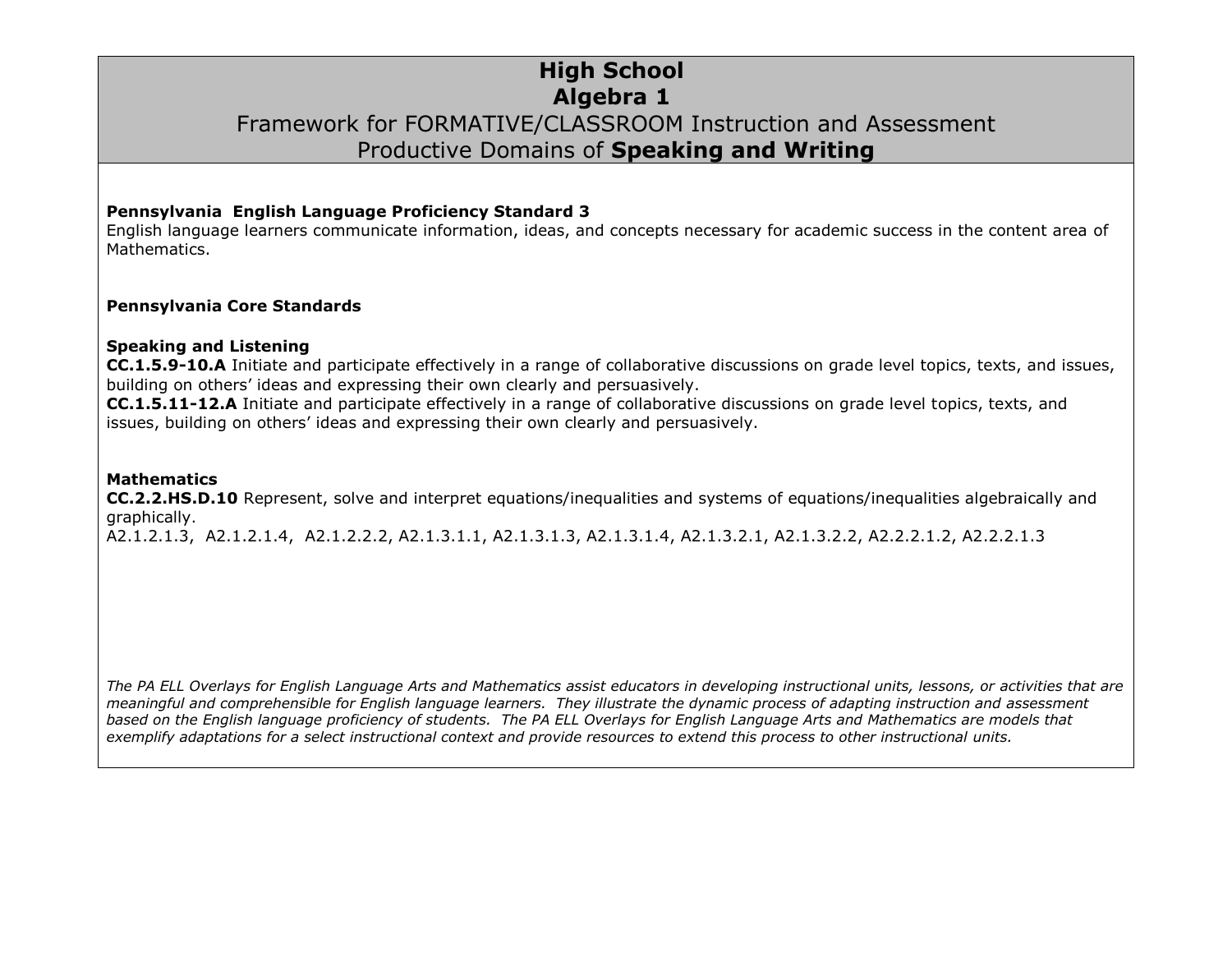# **Speaking Model Performance Indicator (MPI)**

**Classroom Context:** Analyze and solve equations and inequalities.

| Cognitive Function: Students at all levels of English proficiency will ANALYZE and SOLVE equations and inequalities. |                                                                                                                           |                                                                                                    |                                                                                                                                                                                                |                                                                                                                  |                                                                                                        |                                                                                                                                                               |                                                                                                                                               |  |
|----------------------------------------------------------------------------------------------------------------------|---------------------------------------------------------------------------------------------------------------------------|----------------------------------------------------------------------------------------------------|------------------------------------------------------------------------------------------------------------------------------------------------------------------------------------------------|------------------------------------------------------------------------------------------------------------------|--------------------------------------------------------------------------------------------------------|---------------------------------------------------------------------------------------------------------------------------------------------------------------|-----------------------------------------------------------------------------------------------------------------------------------------------|--|
| <b>Concepts</b>                                                                                                      | <b>Competencies</b>                                                                                                       | <b>Vocabulary</b><br>and Topic<br><b>Related</b><br>Language                                       | <b>Proficiency</b><br>Level 1<br><b>Entering</b>                                                                                                                                               | <b>Proficiency</b><br>Level 2<br><b>Emerging</b>                                                                 | <b>Proficiency</b><br>Level 3<br><b>Developing</b>                                                     | <b>Proficiency</b><br>Level 4<br><b>Expanding</b>                                                                                                             | <b>Proficiency</b><br>Level 5<br><b>Bridging</b>                                                                                              |  |
| Equations and<br>inequities                                                                                          | Write and/or<br>identify linear<br>equations in<br>various forms<br>(slope-intercept,<br>point-slope,<br>standard, etc.). | Equation<br>Equivalent<br>Expression<br>Forms<br>Inequality<br>Linear<br>Reciprocal<br>Constraints | Supply words<br>about a system<br>of linear<br>equations<br>using a<br>sentence<br>frame,<br>following<br>explicit,<br>repeated<br>examples, as<br>modeled and<br>monitored by<br>the teacher. | Sequence the<br>oral steps to<br>graph a<br>system using a<br>graphing<br>calculator with<br>teacher<br>support. | Organize a<br>verbal problem<br>scenario into a<br>system of<br>linear<br>equations with<br>a partner. | Dispute or<br>validate claims<br>delivered<br>verbally based<br>on the solution<br>to a system of<br>equations in a<br>problem<br>scenario with a<br>partner. | Identify<br>implications for a<br>business model<br>based on the<br>system of<br>equations and<br>make<br>recommendations<br>to the business. |  |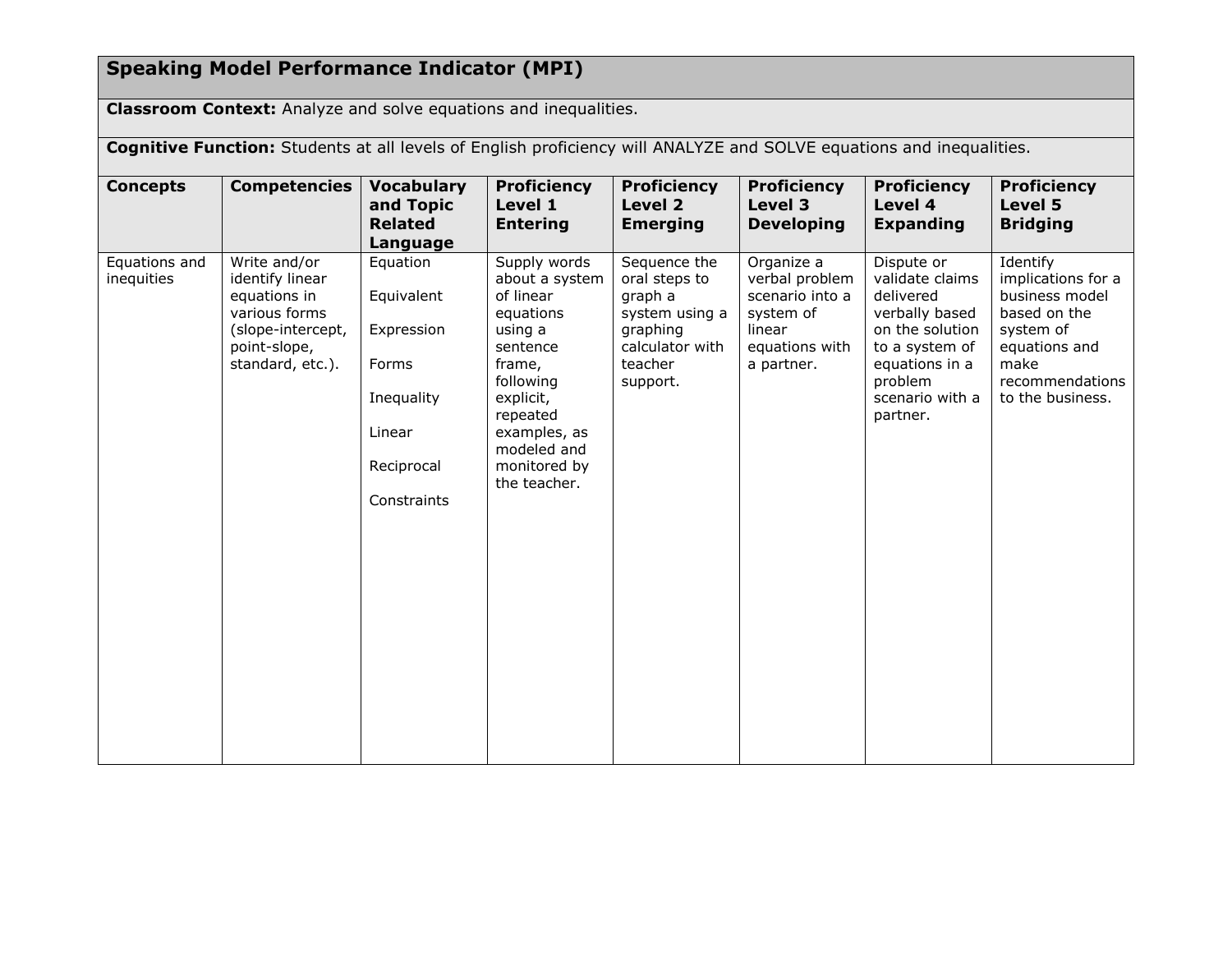## **Writing Model Performance Indicator (MPI)**

**Classroom Context:** Analyze and solve equations and inequalities.

**Cognitive Function:** Students at all levels of English proficiency will ANALYZE and SOLVE equations and inequalities.

| <b>Concepts</b>               | <b>Competencies</b>                                                                                                       | <b>Vocabulary</b><br>and Topic<br><b>Related</b><br>Language              | <b>Proficiency</b><br>Level 1<br><b>Entering</b>                                                                                                                                 | <b>Proficiency</b><br>Level 2<br><b>Emerging</b>                                                          | <b>Proficiency</b><br>Level 3<br><b>Developing</b>                                                                                         | <b>Proficiency</b><br>Level 4<br><b>Expanding</b>                                                                                                                           | <b>Proficiency</b><br>Level 5<br><b>Bridging</b>                                                                    |
|-------------------------------|---------------------------------------------------------------------------------------------------------------------------|---------------------------------------------------------------------------|----------------------------------------------------------------------------------------------------------------------------------------------------------------------------------|-----------------------------------------------------------------------------------------------------------|--------------------------------------------------------------------------------------------------------------------------------------------|-----------------------------------------------------------------------------------------------------------------------------------------------------------------------------|---------------------------------------------------------------------------------------------------------------------|
| Equations and<br>inequalities | Write and/or<br>identify linear<br>equations in<br>various forms<br>(slope-intercept,<br>point-slope,<br>standard, etc.). | Equation<br>Equivalent<br>Expression<br>Forms<br>Inequality<br>Reciprocal | Copy the<br>process used<br>to solve a<br>system of<br>linear<br>equations,<br>following<br>explicit,<br>repeated<br>examples, as<br>modeled and<br>monitored by<br>the teacher. | Solve a simple<br>system of<br>linear<br>equations<br>using a guided<br>model with<br>teacher<br>support. | Solve a system<br>of linear<br>equations that<br>represents a<br>real-world<br>scenario using<br>a graphic<br>organizer with<br>a partner. | Respond to a<br>justification of<br>the solution of<br>an algebraic<br>system of<br>linear<br>equations<br>using a<br>technical<br>language word<br>bank with a<br>partner. | Solve a word<br>problem based<br>on a system of<br>linear equations<br>and explain the<br>context of the<br>answer. |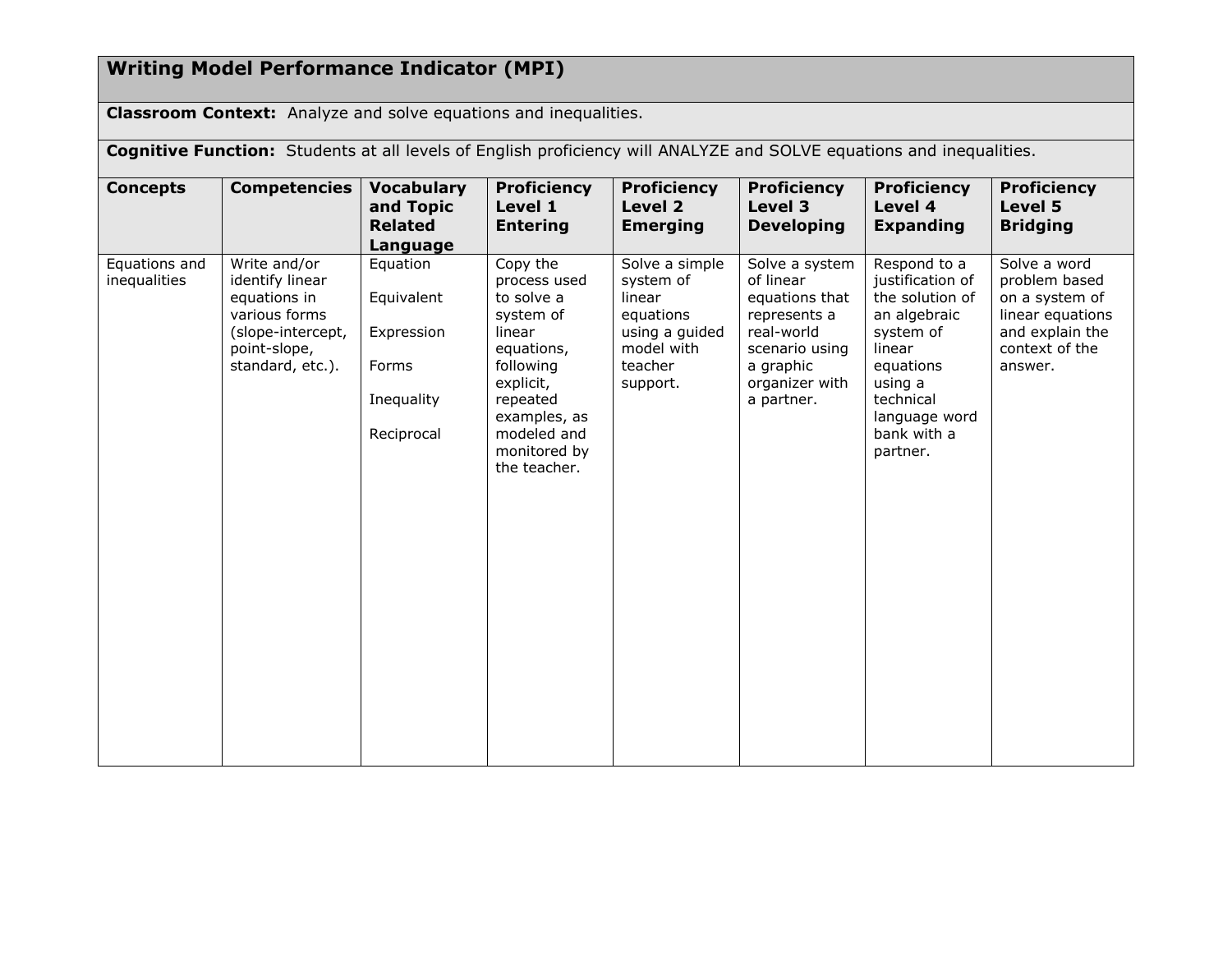**Building Productive Model Performance Indicators (MPI)** to differentiate and scaffold instruction per English language proficiency level by adjusting the *language function* and *support.*

### **Classroom Context:**

**Cognitive Function:** Students at all levels of English proficiency will

| <b>Concepts</b> | <b>Competencies</b> | <b>Vocabulary</b><br>and Topic<br><b>Related</b><br>Language | <b>Proficiency</b><br>Level 1<br><b>Entering</b>                                                                                                                                                                                         | <b>Proficiency</b><br>Level <sub>2</sub><br><b>Emerging</b> | <b>Proficiency</b><br>Level 3<br><b>Developing</b> | <b>Proficiency</b><br>Level 4<br><b>Expanding</b> | <b>Proficiency</b><br>Level 5<br><b>Bridging</b> |  |  |
|-----------------|---------------------|--------------------------------------------------------------|------------------------------------------------------------------------------------------------------------------------------------------------------------------------------------------------------------------------------------------|-------------------------------------------------------------|----------------------------------------------------|---------------------------------------------------|--------------------------------------------------|--|--|
|                 |                     |                                                              | Language Function (differentiated measurable expectations of student<br>language use increasing in complexity and amount from English language<br>proficiency level 1 to level 5)                                                        |                                                             |                                                    |                                                   |                                                  |  |  |
|                 |                     |                                                              | Label the<br>process used                                                                                                                                                                                                                | Take notes                                                  | Interpret                                          | Assess                                            | Analyze                                          |  |  |
|                 |                     |                                                              | to $\ldots$                                                                                                                                                                                                                              | Label                                                       | Compare                                            | Revise                                            | Design                                           |  |  |
|                 |                     |                                                              | Produce short<br>answer                                                                                                                                                                                                                  | Illustrate                                                  | Distinguish                                        | Construct                                         | Prove                                            |  |  |
|                 |                     |                                                              | responses                                                                                                                                                                                                                                | Enumerate                                                   | Sequence                                           |                                                   |                                                  |  |  |
|                 |                     |                                                              | Supply<br>missing<br>information in<br>sentence<br>frames                                                                                                                                                                                |                                                             | Explain                                            |                                                   |                                                  |  |  |
|                 |                     |                                                              | <b>Content Stem</b> (selected focus of grade-level curriculum for all students<br>remains constant across all English language proficiency levels)                                                                                       |                                                             |                                                    |                                                   |                                                  |  |  |
|                 |                     |                                                              |                                                                                                                                                                                                                                          |                                                             |                                                    |                                                   |                                                  |  |  |
|                 |                     |                                                              | Instructional Support (scaffolds to accompany explicit instruction with<br>multiple opportunities for student response and feedback decreasing in degree<br>from English language proficiency level 1 to level 5. "I do, We do, You do") |                                                             |                                                    |                                                   |                                                  |  |  |
|                 |                     |                                                              | Visual support                                                                                                                                                                                                                           | Visual support                                              | Visual support                                     | Visual support                                    | Visual support                                   |  |  |
|                 |                     |                                                              | Sensory<br>support                                                                                                                                                                                                                       | Sensory<br>support                                          | Sensory<br>support                                 | Realia                                            | Video                                            |  |  |